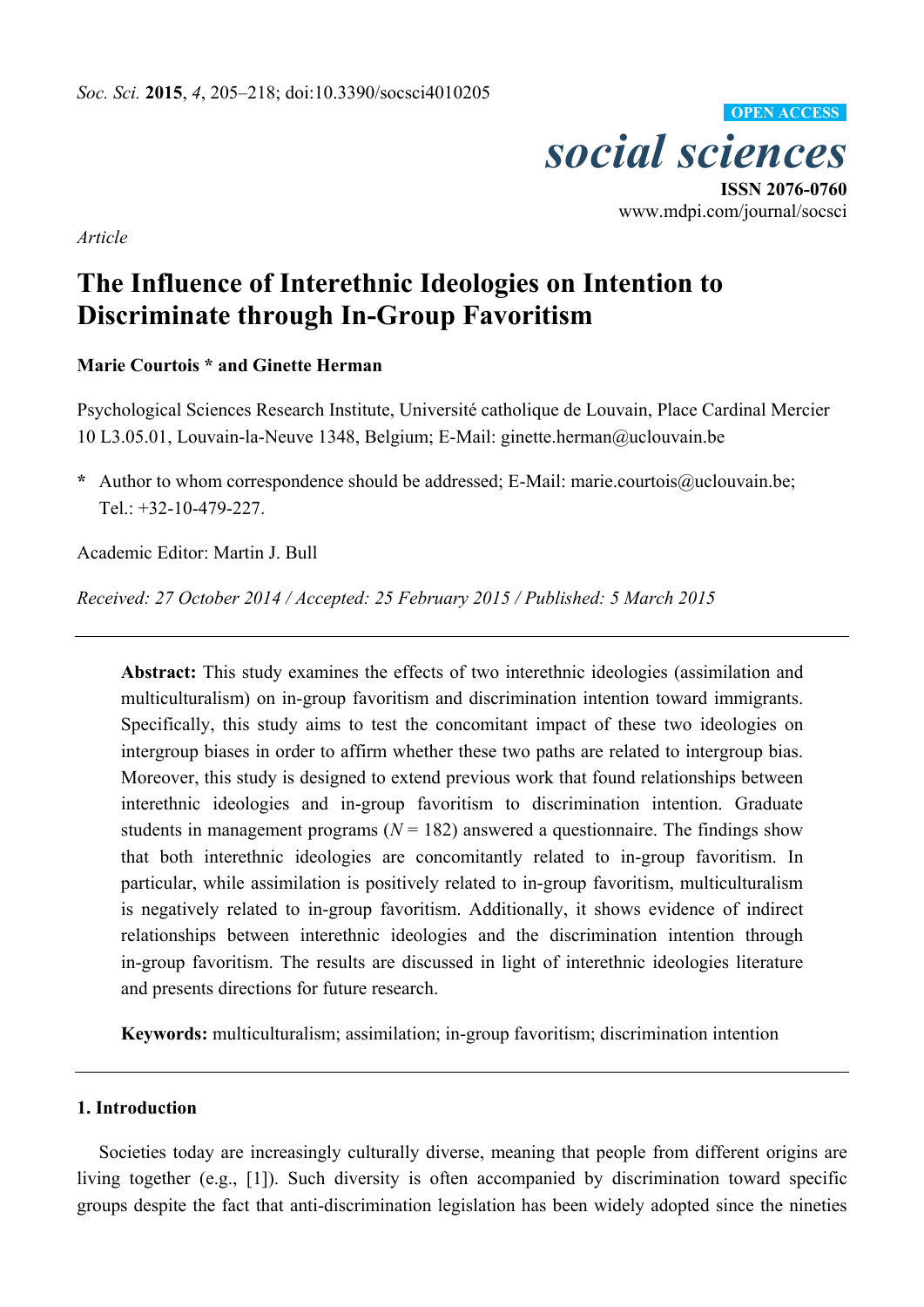$\overline{a}$ 

(e.g., [2,3]). To improve our knowledge regarding this impediment, scholars working in the field of intergroup relationships have proposed that interethnic ideologies of diversity (*i.e.*, beliefs about how to manage diversity in diverse societies) can reduce discrimination and even more broadly reduce intergroup bias  $\frac{1}{1}$ . These ideologies have already been examined within educational and national contexts but only a few studies have directly made use of them within workplaces (e.g., [5,6]). Moreover, while attitudes have been used as several times dependent variables, behavioral intention outcomes are still scarce, if not non-existent. A threefold contribution will be made to interethnic ideologies literature regarding (1) the concomitant impact of interethnic ideologies; (2) the investigated dependent variables; and (3) the role of bias as an underlying process.

#### *Interethnic Ideologies and Intergroup Bias*

Two interethnic ideologies have been conceptualized and contrasted in intergroup literature (e.g., [7–9]). They are defined as systems of ideas that suggest "how to best organize a diverse society" ([10], p. 338). The first ideology, called assimilation, is a kind of colorblindness ideology. It suggests that group differences should be ignored and that minority groups should adopt the majority group's perspective (e.g., [9]). The second ideology, called multiculturalism, suggests valuing group differences (e.g., [11]). Regarding their respective effects on intergroup relationships, assimilation endorsement is positively linked to evaluative bias whereas multiculturalism is negatively related to evaluative bias [11–13]. For example, attitudes toward multiculturalism are positively related to positive judgments about Muslims Turkish for Dutch adolescents [11] and negatively linked to perceived cultural distance of different ethnic groups for Dutch participants [14]. Ideologies differ from acculturation framework, which refers to "the dual process of cultural and psychological change that takes place as a result of contact between two or more cultural groups" ([15], p. 698). Acculturation refers to a process of change, while ideologies are the attitudes and normative expectations about what should be done to manage diversity. Despite this conceptual distinction, acculturation orientation can be linked with interethnic ideologies. In particular, similarities exist between the following: (1) assimilation acculturation orientation and assimilation interethnic ideology; and (2) multiculturalism acculturation orientation and multiculturalism interethnic ideology.

Based on past literature, our study aims to extend research on interethnic ideologies and intergroup biases in three directions regarding the following: (1) the conjoint impact of both ideologies; (2) investigated dependent variable; and (3) underlying processes.

First, interethnic ideology studies rarely simultaneously introduce multiculturalism and assimilation within the same analyses. To affirm that both interethnic ideologies play a conjoint role in intergroup bias, we need to show that they have a concomitant effect on the criteria. Indeed, it is possible that one ideology contributes more than the other when explaining in-group favoritism where only one of the two would be significant when both are simultaneously introduced. This issue is central. If only one ideology is related to intergroup bias, it means that there is only one option for acting on intergroup

<sup>1</sup> The term "intergroup bias" is broadly used in this article referring to "as an unfair evaluative, emotional, cognitive, or behavioral response toward another group in ways that devalue or disadvantage the other group and its members either directly or indirectly by valuing or privileging members of one's own group" ([4], p. 1084). It refers to stereotypes, prejudice, intention and discrimination.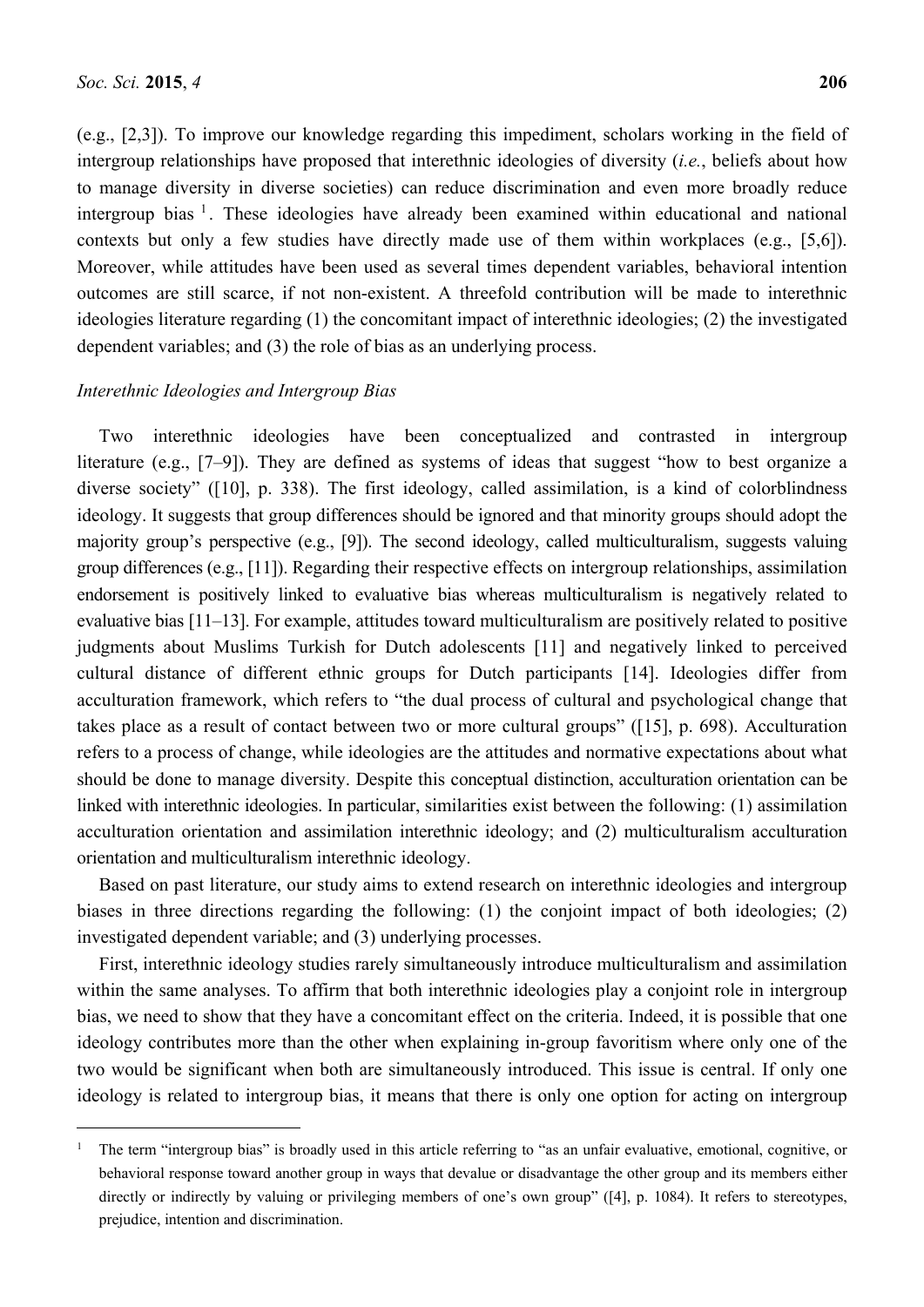Second, studies on interethnic ideologies have frequently examined stereotypes or attitudes (*i.e.*, intergroup bias) toward immigrants (e.g., [18]). What has been less examined are the behavioral outcomes or intentions. According to the theory of reasoned action (e.g., [19]), attitude is not the best predictor of behavior. Compatibility argument proposed in this theory states that a behavior is better explained by proximal attitudes toward the behavior, like intentions, rather than a more distal attitude toward the object. The intention to perform a behavior is more specific than a general positive or negative attitude toward an object or a group. It is a motivational factor that indicates the effort and willingness to perform a behavior, and it is "the closest cognitive antecedent of actual behavioral performance" ([19], p. 188). This theory is largely supported in the literature regarding different fields such as physical activity [20] or sun-safe behaviors [21]. In the specific field of intergroup relationships, this is also supported by assumptions of the "bias map model" [22]. The empirical test of this model supports the relationships between attitudes and behavioral tendencies. Finally, a meta-analysis shows that the relationship between the intention to discriminate and discriminatory behaviors is stronger than the relationship between attitudes and discriminatory behaviors [23].

Beyond empirical support for the relationship between attitudes and intention, two initial attempts to investigate the intention to discriminate have been made concerning acculturation strategies [24,25]. Despite their contributions to the literature, these studies have certain limitations and call for further investigation. We present the two studies successively and discuss their limits. Wagner, Tisserant, and Bourhis [24] aimed to investigate relationships between acculturation strategies and discrimination intention (*i.e.*, called "propensity to discriminate" in their paper) by students and workers toward North African immigrants of a Muslim background. They showed that the assimilation acculturation orientation is positively related to the propensity to discriminate within a sample of students but not the others acculturation orientations (*i.e.*, individualism, integration, integration-transformation, segregation and exclusion). For a sample of workers, the integration-transformation acculturation orientation is negatively related to the propensity to discriminate but this is not the case for others acculturation orientations. Their results also indicate that identification with the endogroup (*i.e.*, French people) was not related to acculturation orientations. Additionally, a general measure (including threat, negative evaluations, and social dominance orientation) was related to assimilation for students and to integration-transformation for workers. Particularly, the acculturation orientation mediated the relationship between the general measure and the propensity to discriminate. Despite the interesting conceptualization of discrimination intentions suggested by Wagner *et al.* [24], the fact that participants received explicit instructions to hire neither a Muslim nor a woman somewhat undermines the conclusions. Given this incitement to discriminate, participants may have conformed to the instructions rather than reported their actual individual levels of discrimination intention. This fact may have exacerbated degree of discrimination intention that was reported. The second study used another measure that does not suffer from this issue. Tiboulet *et al.* [25] examined the relationships between ethnocentric acculturation orientations (including assimilation, segregation, and exclusion), non-ethnocentric acculturation orientations (including integration and individualism), prejudice and behavioral intentions during recruitment. They showed a positive relation between ethnocentric acculturation orientations on the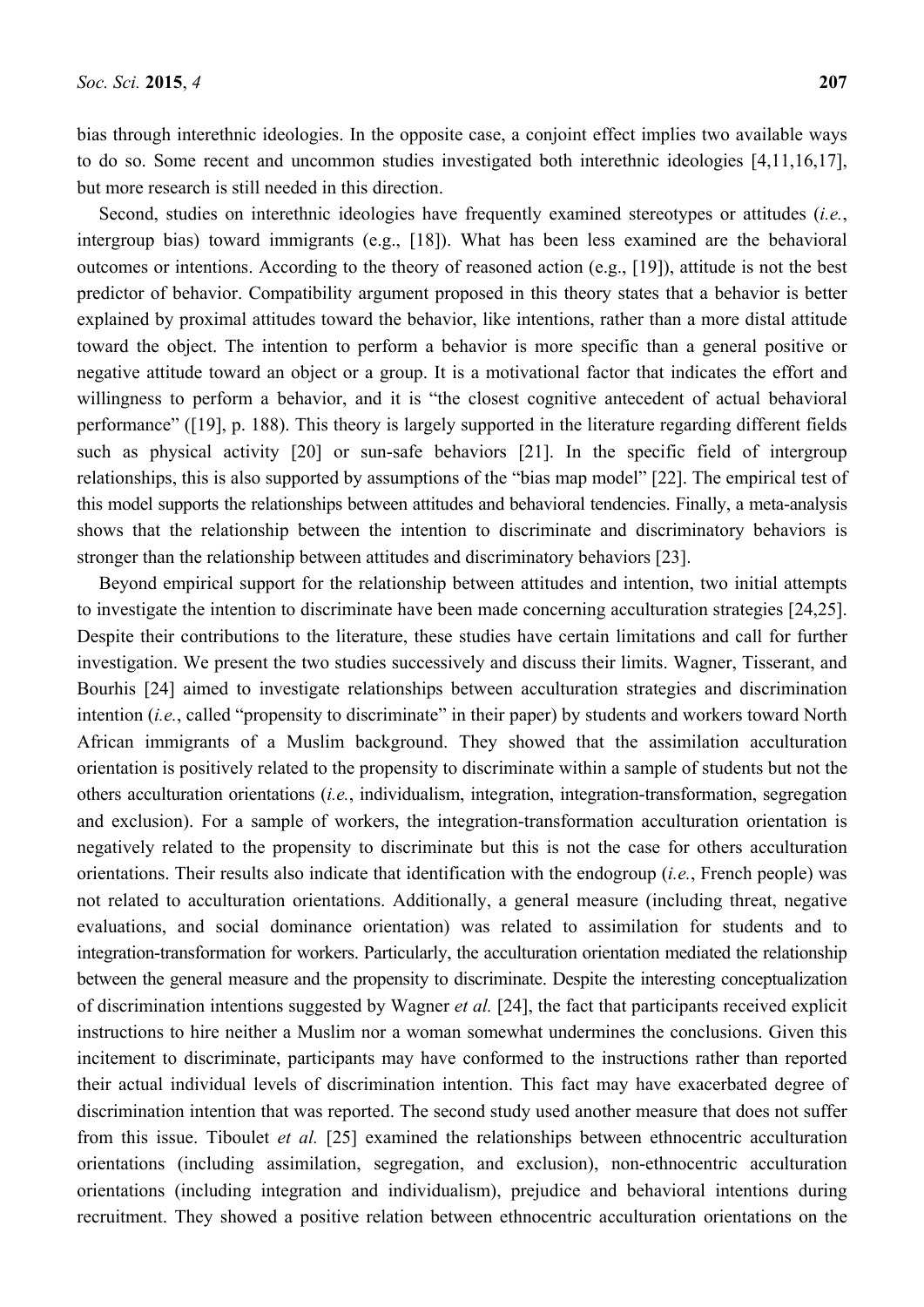one hand, and then prejudice and the intention to discriminate on the other hand. However, they created two categories of acculturation orientations (*i.e.*, non-ethnocentric and ethnocentric) rather than address each strategy separately. Moreover, they worked on the acculturation framework, whereas our focus is on diversity ideologies.

The third contribution to interethnic literature is related to underlying processes between interethnic ideologies and the intention to discriminate. To our knowledge, no study (neither Wagner *et al.* [24] nor Tiboulet *et al.* [25]) has shown that in-group favoritism is a mediator of the relationships between interethnic ideologies and the intention to discriminate. Based on Tiboulet *et al.*'s [25] work, such an indirect effect can nevertheless be expected. By regressing the intention to discriminate on ethnocentric acculturation orientation and prejudice they found that only prejudice, not ethnocentric acculturation orientation, remained a significant predictor of the intention to discriminate. This points the possibility of mediation.

In view of the forementioned results, our study aims to investigate the relationships between both interethnic ideologies on the intention to discriminate through in-group favoritism. Previous work on interethnic ideologies leads us to hypothesize that multiculturalism (assimilation) endorsement is negatively (positively) related to in-group favoritism toward immigrants which, in turn, is positively related to the intention to discriminate during hiring decisions, H1 and H2, respectively.

## **2. Method**

#### *2.1. Participants and Procedure*

The questionnaire was distributed to graduate students in management (Belgium universities) as part of a larger questionnaire on diversity and relationships between workers through an online survey  $(N = 41)$  or paper-and-pencil questionnaires during class  $(N = 141)$ . Because the focus was on intergroup relationships between Belgians (*i.e.*, the endogroup) and immigrants (*i.e.*, the exogroup), participants whose reported origins were outside the European Union of 15 were removed (e.g., Moroccan, Congolese, or Polish students). This criterion was chosen because these people encounter the most difficulties when entering the labor market (e.g., [26,27]). Individuals whose countries of origin were part of the EU-15 and who did not suffer from discrimination or suffered less were kept in the sample. Among the final sample, 54% of the participants were male and the average age was 24. Participants were required to complete the scales in the order that they appeared, namely in the order of the hypothesized model. A cover letter ensured confidentiality and provided researchers' contact information. Individuals were invited to continue after they giving their free and informed consent.

#### *2.2. Measures*

Except for in-group favoritism and control variables, participants indicated their agreement with items using a 7-point Likert-type scale.

*Multiculturalism.* Five items adapted from Wolsko *et al.* [12] and Iweins, Desmette, Yzerbyt, and Stinglhamber [28] were designed to measure multiculturalism (e.g., "I find it important to take into account features of workers from each origin". Please see the Appendix, which provides all the items).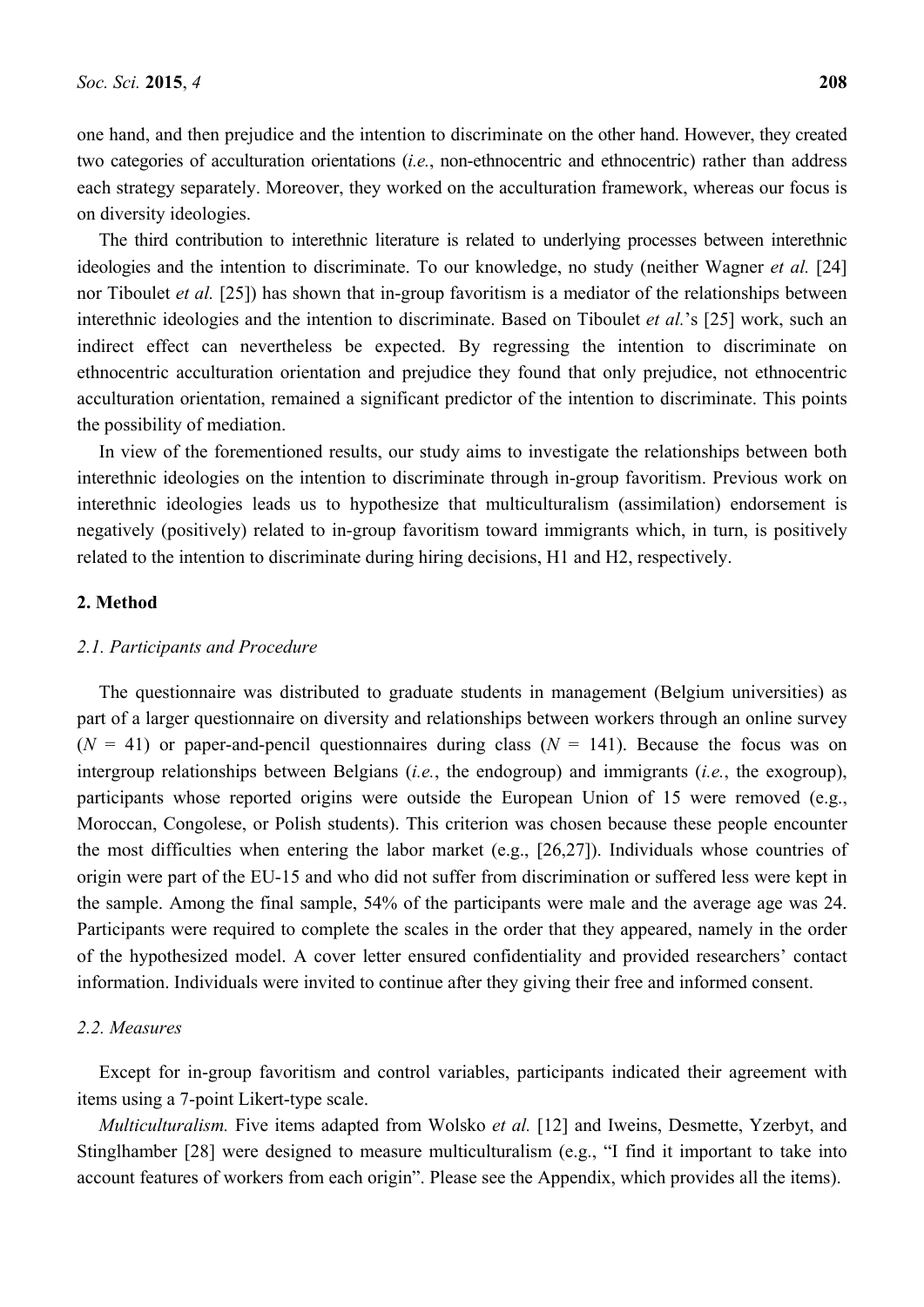*Assimilation.* The six-item scale of assimilation from Wolsko *et al.* [12] was adapted to measure assimilation (e.g., "I believe that all workers, irrespective of their ethnic origin, have to embrace the work values of Belgian society". Please see the Appendix, which provides all the items).

*In-Group favoritism.* Participants were asked to evaluate how they feel regarding six groups, including Belgians and immigrants, using a thermometer ranging from 0 to 100. In-group favoritism was the difference between the Belgian and immigrant evaluations (e.g., [8]).

*Discrimination intention in hiring decisions.* The Tiboulet *et al.* [25] scale was used to measure discrimination intention in hiring decisions. Participants have to imagine themselves in a situation where they are in charge of recruiting of an immigrant candidate. Participants had to indicate whether a set of five criteria (e.g., origin, neighborhood of birth, wearing religious symbols or from the community of belonging, foreign appearance, and personal choices due to a national belonging) would influence their decision. We left out two criteria from the initial seven because they were specific to a consultant recruiter function.

*Control variables.* Participants were required to indicate their gender, age, and education level. Because we have recourse to two kinds of procurement, online surveys and paper-and-pencil questionnaires, we controlled for procurement. Finally, because participants were either Belgian or immigrants from the EU-15, we used participants' origin as a control variable.

## **3. Results**

#### *3.1. Exploratory Factor Analysis and Preliminary Analyses*

To determine the factor structure of the items from different scales, an exploratory factor analysis with principal components was used (SPSS22). Given the likelihood of correlations among constructs, an oblique rotation was conducted. Kaiser-Guttman's "eigenvalues greater than one" [29,30] and scree plot criteria indicated a four-factor structure. All factor loadings were more than 0.40 [29,31], and the amount of variance extracted from the four-factor solution was 61.31%. None of the item communalities were greater than 0.80 [29]. Based on the exploratory factor analysis, we computed the items' means for each factor: multiculturalism, assimilation and intention to discriminate. For in-group favoritism, we computed a difference score (see the "measures" section). The factor loadings, eigenvalues, and percentages of explained variance are presented in Table 1.

| <b>Item</b>        | Component       |                 |                 |                 |  |  |  |
|--------------------|-----------------|-----------------|-----------------|-----------------|--|--|--|
|                    | <b>Factor 1</b> | <b>Factor 2</b> | <b>Factor 3</b> | <b>Factor 4</b> |  |  |  |
| Multiculturalism 1 | $-0.103$        | 0.119           | 0.785           | 0.002           |  |  |  |
| Multiculturalism 2 | $-0.018$        | 0.059           | 0.790           | 0.022           |  |  |  |
| Multiculturalism 3 | 0.021           | 0.063           | 0.809           | 0.002           |  |  |  |
| Multiculturalism 4 | $-0.056$        | 0.038           | 0.809           | $-0.110$        |  |  |  |
| Multiculturalism 5 | በ 197           | $-0.128$        | 0.443           | 0.047           |  |  |  |

**Table 1.** Exploratory factor analysis: eigenvalues, percentage of explained variance by each factor and factor loadings.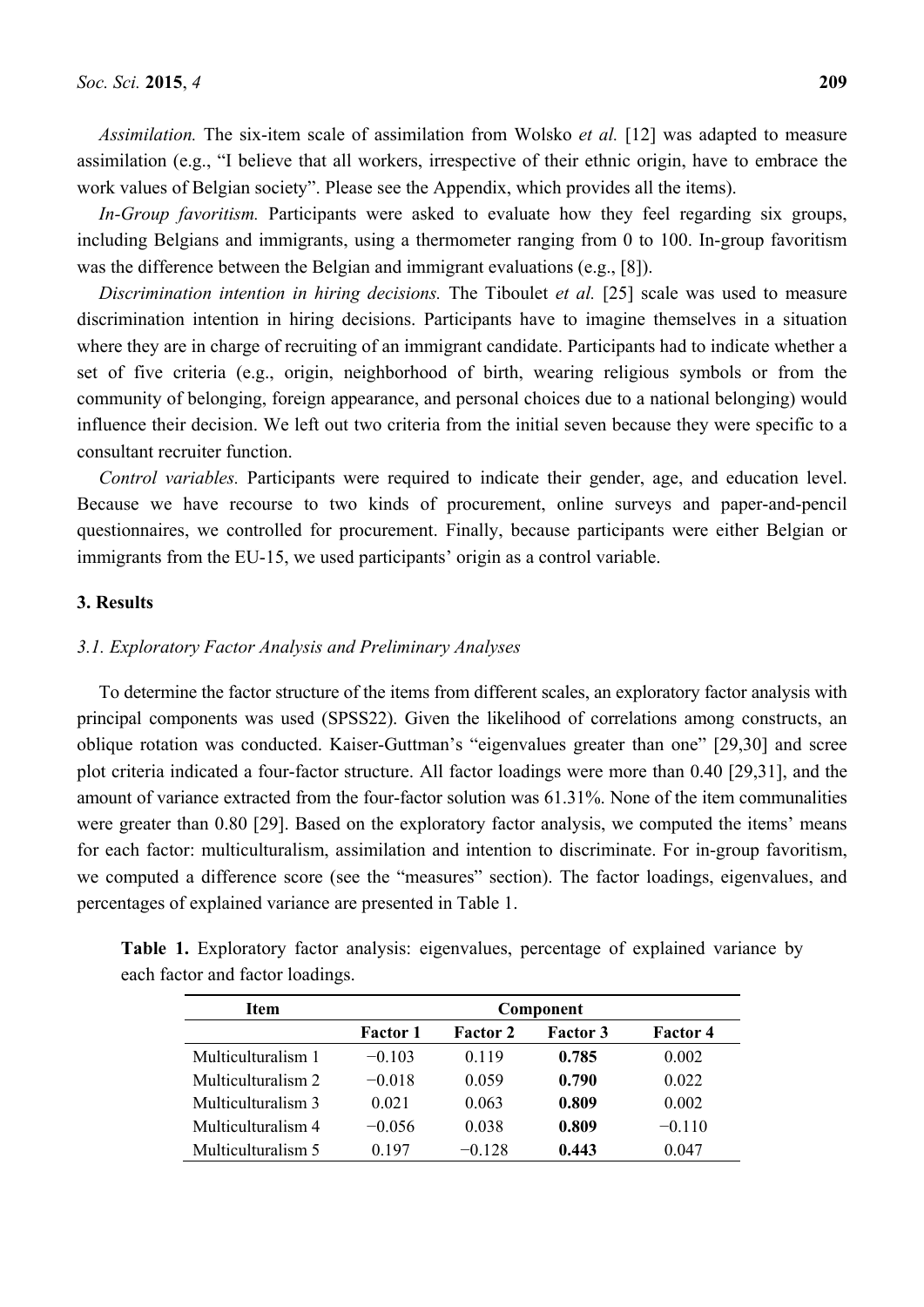| Item                        | Component       |                 |                 |                 |  |  |  |
|-----------------------------|-----------------|-----------------|-----------------|-----------------|--|--|--|
|                             | <b>Factor 1</b> | <b>Factor 2</b> | <b>Factor 3</b> | <b>Factor 4</b> |  |  |  |
| Assimilation 1              | 0.782           | 0.063           | $-0.034$        | 0.001           |  |  |  |
| Assimilation 2              | 0.809           | $-0.013$        | 0.016           | $-0.067$        |  |  |  |
| Assimilation 3              | 0.750           | 0.043           | $-0.066$        | 0.113           |  |  |  |
| <b>Assimilation 4</b>       | 0.656           | 0.194           | $-0.061$        | $-0.168$        |  |  |  |
| Assimilation 5              | 0.809           | $-0.062$        | 0.083           | 0.080           |  |  |  |
| Assimilation 6              | 0.763           | $-0.219$        | 0.095           | $-0.035$        |  |  |  |
| Belgian thermometer         | 0.088           | 0.131           | $-0.181$        | 0.864           |  |  |  |
| Immigrants thermometer      | $-0.138$        | $-0.126$        | 0.183           | 0.735           |  |  |  |
| Intention to Discriminate 1 | $-0.077$        | 0.849           | 0.130           | $-0.019$        |  |  |  |
| Intention to Discriminate 2 | $-0.018$        | 0.781           | 0.117           | 0.163           |  |  |  |
| Intention to Discriminate 3 | 0.234           | 0.625           | $-0.167$        | $-0.059$        |  |  |  |
| Intention to Discriminate 4 | $-0.026$        | 0.853           | 0.079           | 0.014           |  |  |  |
| Intention to Discriminate 5 | $-0.049$        | 0.699           | $-0.038$        | $-0.082$        |  |  |  |
| Eigenvalue                  | 3.823           | 3.096           | 2.777           | 1.339           |  |  |  |
| %Variance                   | 21.24           | 17.20           | 15.43           | 7.44            |  |  |  |
| Cumulative variance         | 21.24           | 38.44           | 53.87           | 61.38           |  |  |  |

**Table 1.** *Cont.* 

Note:  $N = 182$ ; Bold numbers indicate on which factor the item loads.

The difference between the Belgian and immigrant evaluations was statistically significant  $(t(181) = 9.73, p < 0.001)$ , therefore we computed the in-group favoritism index (*i.e.*, the difference score).

Descriptive statistics, Cronbach's alpha, and correlations are shown in Table 2. As indicated in Table 2, age is negatively related to in-group favoritism  $(r = -0.19, p = 0.01)$ : older people have less in-group favoritism than younger people. Procurement is negatively related to discrimination intention. As recommended by Becker [32], control variables that are correlated to our dependent variables were entered in the relevant analyses to ensure that our expected relationships remain beyond the effects of sociodemographic variables. Interestingly, the correlation between multiculturalism and assimilation is not significant  $(r = -0.07, p = 0.330)$  (see the discussion section).

**Table 2.** Descriptive statistics and simple intercorrelations among variables.

| Variable              | Mean         | <b>SD</b>                | 1        | $\mathbf{2}$ | 3         | 4        | 5       | 6          | 7       | 8                        | 9      |
|-----------------------|--------------|--------------------------|----------|--------------|-----------|----------|---------|------------|---------|--------------------------|--------|
| Gender                | -            | $\overline{\phantom{a}}$ |          |              |           |          |         |            |         |                          |        |
| Age                   | 24.02        | 5.72                     | $-0.02$  |              |           |          |         |            |         |                          |        |
| Education             | 5.20         | 0.66                     | 0.05     | $0.23**$     |           |          |         |            |         |                          |        |
| Procurement           | -            | Ξ.                       | $-0.18*$ | $0.56***$    | $0.23$ ** |          |         |            |         |                          |        |
| Origin                | -            |                          | $-0.06$  | $-0.05$      | 0.01      | 0.06     |         |            |         |                          |        |
| Multiculturalism      | 4.98         | 0.98                     | 0.05     | 0.04         | $-0.08$   | $-0.04$  | $-0.05$ | (0.78)     |         |                          |        |
| Assimilation          | 5.76         | 0.96                     | $-0.02$  | 0.04         | 0.10      | 0.11     | $-0.09$ | $-0.07$    | (0.85)  |                          |        |
| In-group favoritism   | 16.10        | 22.32                    | $-0.01$  | $-0.19*$     | $-0.01$   | $-0.11$  | $-0.10$ | $-0.24$ ** | $0.17*$ | $\overline{\phantom{a}}$ |        |
| Hiring discrimination |              |                          |          |              |           | $-0.17*$ |         |            |         |                          |        |
| intention             | 1.30<br>3.15 |                          | 0.05     | 0.02         | $-0.12$   |          | $-0.10$ | 0.02       | 0.01    | $0.18*$                  | (0.82) |

Note:  $N = 182$ ; α coefficients are reported on the diagonal (written in brackets). Gender was coded 1 = male and  $2 =$  female. Procurement was coded  $1 =$  paper-and-pencil and  $2 =$  online. Origin was coded  $1 =$  Belgian and  $2 = \text{immigrams from EU-15 } (cf. \text{ participants and procedure section)}; * p < 0.05, ** p < 0.01, ** p < 0.001.$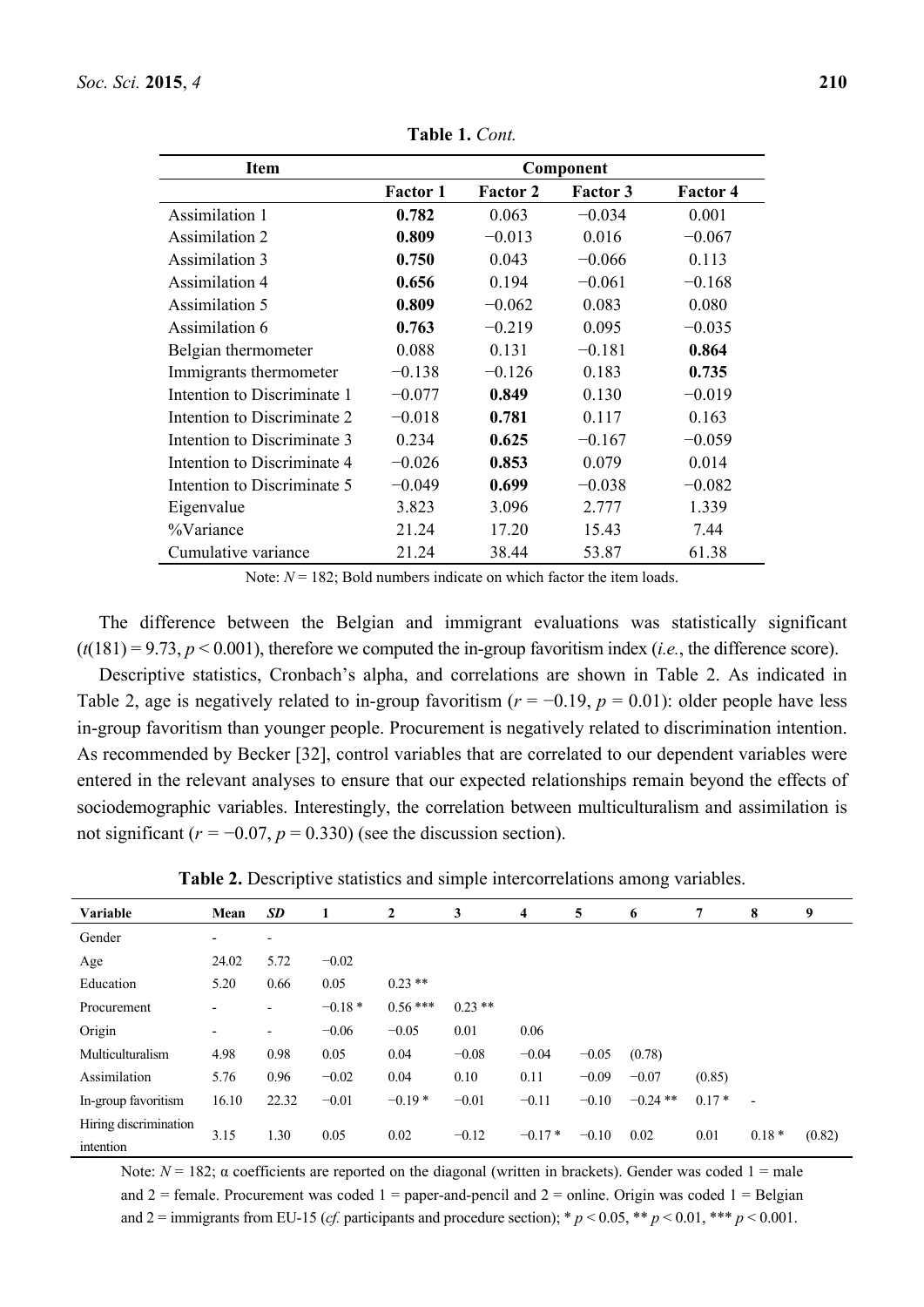$\overline{a}$ 

As seen in Table 2, the correlations between both interethnic ideologies and the intention to discriminate are not significant. The relationships between independent and dependent variables are no longer needed to show a mediation effect when variables are distal or when small size effects are expected; significant indirect effects allow mediation effects to be observed (e.g., [33]). In this respect, it is preferable to use the terminology "indirect effect" rather than mediation [34]; however, terminology does not impact the empirical results.

#### *3.2. Relationships among Variables*

We tested our hypotheses by modeling inferred causal processes using multiple regressions. As recommended by Hayes [34], we used a bootstrapping procedure to compute a bias-corrected and accelerated confidence interval around the indirect effect.

The results  $2$  (see Table 3) indicate that multiculturalism is negatively related to in-group favoritism ( $\beta$  = −0.22, *p* = 0.002) which, in turn, is positively related to the intention to discriminate in hiring  $(\beta = 0.20, p = 0.009)$ , thereby controlling for assimilation. Because the confidence interval of the bootstrap analyses did not include zero, we concluded an indirect effect of multiculturalism on the intention to discriminate during hiring (BCa95%CI =  $[-0.160; -0.007]$ ). These results confirm hypothesis 1. As formulated in hypothesis 2, assimilation is positively related to in-group favoritism  $(\beta = 0.16, p = 0.022)$ , which in turn is linked to the intention to discriminate in hiring. The indirect effect of assimilation on the intention to discriminate in hiring decisions through in-group favoritism is significant (BCa95%CI =  $[0.010; 0.120]$ )<sup>3</sup>. Table 4 summarizes total, direct, and indirect effects for each regression, *i.e.*, with multiculturalism as independent variable (IV) and with assimilation as IV.

|                     |            | <b>In-Group Favoritism</b> | ItD in Hiring |          |  |
|---------------------|------------|----------------------------|---------------|----------|--|
| <b>Predictor</b>    |            | $R^2$                      |               | $R^2$    |  |
|                     |            | $0.12***$                  |               | $0.08**$ |  |
| Age                 | $-0.15$    |                            | $0.19*$       |          |  |
| Procurement         | $-0.06$    |                            | $-0.25$ **    |          |  |
| Multiculturalism    | $-0.22$ ** |                            | 0.05          |          |  |
| Assimilation        | $0.16*$    |                            | $-0.01$       |          |  |
| In-group favoritism |            |                            | $0.20**$      |          |  |

**Table 3.** Regression coefficients for model testing the effects of interethnic ideologies on the intention to discriminate through in-group favoritism.

Note:  $N = 182$ ; procurement was coded  $1 =$  paper-and-pencil,  $2 =$  online; ItD = intention to discriminate;  $* p < 0.05, ** p < 0.01, *** p < 0.001.$ 

<sup>2</sup> In the macros used to compute the bootstrapping procedure, we can introduce control variables. Because some control variables are correlated with our dependent variables (in-group favoritism and intention to discriminate), we introduce them in our analyses with in-group favoritism and the discrimination intention as dependent variables. These results are presented in the text. When only the significant control variables are introduced, namely age for in-group favoritism and procurement for the hiring discrimination intention, *p*-values and betas are slightly different, but the results and conclusions are similar.

<sup>3</sup> Without age and procurement as control variables, multiculturalism is negatively related to in-group favoritism ( $\beta = -0.23$ ,  $p = 0.002$ ) and assimilation positively related to favoritism ( $\beta = 0.15$ ,  $p = 0.04$ ). In turn, in-group favoritism is positively linked to intention to discriminate (β = 0.20,  $p = 0.009$ ). The indirect effects of interethnic ideologies on intention to discriminate through in-group favoritism were significant for multiculturalism (BCa95%CI = [−0.165; −0.008]) and for assimilation (BCa95%CI =  $[0.007; 0.105]$ ).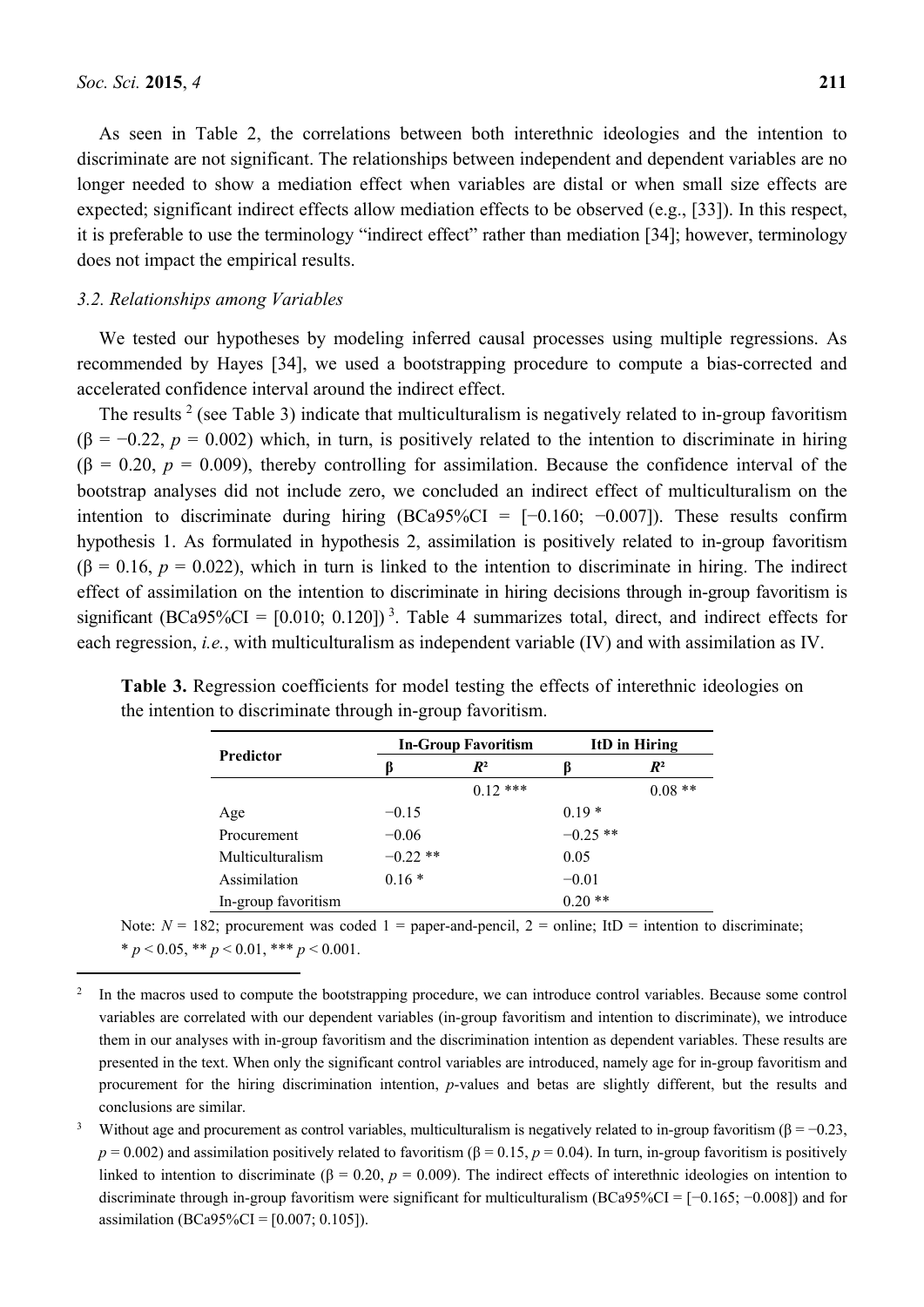|                         |        |       | <b>Total Effect</b> |       | <b>Direct Effect</b><br><b>Indirect Effect</b> |       |                  |       |                |       |                            |
|-------------------------|--------|-------|---------------------|-------|------------------------------------------------|-------|------------------|-------|----------------|-------|----------------------------|
|                         | Effect | SE    |                     |       | Effect                                         | SE    | $\boldsymbol{t}$ | D     | Effect         | SE    | BCa95%CI                   |
| Multi-Favou-ItD         | 0.005  | 0.099 | 0.046               | 0.963 | 0.065                                          | 0.100 | 0.651            |       | $0.516 -0.060$ |       | $0.036$ $[-0.160; -0.007]$ |
| $\text{Assi-Favou-ItD}$ | 0.036  | 0.101 | 0.355               | 0.723 | $-0.010$                                       |       | $0.101 - 0.094$  | 0.925 | 0.045          | 0.025 | [0.010; 0.120]             |

**Table 4.** Summary of total, direct and indirect effects.

Note:  $N = 182$ ; Multi = Multiculturalisme, Assi = Assimilation, Favou = In-group favoritism, ItD = Intention to discriminate; results controlling for age and procurement.

## **4. Conclusions**

Based on interethnic ideologies literature, our study investigated the relationships between interethnic ideologies on the one hand and in-group favoritism and the intention to discriminate on the other.

Beyond reaffirming the positive (negative) relationship between assimilation (multiculturalism) and in-group favoritism, our findings shed new light on the literature on interethnic ideologies by making three contributions. First, the results support the concomitant impact of both interethnic ideologies on intergroup bias. The negative relationship between multiculturalism and in-group favoritism remains significant when assimilation is introduced as a control; the same result is observed for assimilation controlling for multiculturalism. Both interethnic ideologies are concomitantly related to in-group favoritism indicating two ways to decrease intergroup bias (*cf.* practical implication). Second, they extend the well-established relationships between interethnic ideologies and attitudinal measures of bias to the intention to discriminate. These results indicate that interethnic ideologies are related to behavioral intention outcomes, and that they can contribute to decrease organizational discrimination. However, the direct relationships between interethnic ideologies and the discrimination intention are not significant. While our design does not allow for the conclusion that intentions are more predictive of discrimination than attitudes, our results are in line with the "theory of reasoned action" (e.g., [19]) and the "bias map model", which both show that attitudes are an antecedent of behavioral tendencies [22]. Finally, the effects of ideologies on the discrimination intention are indirect through in-group favoritism, indicating that it is an underlying process.

Because multiculturalism values group differences while assimilation ignores them, a negative correlation can conceptually be expected. However, these ideologies are not mutually exclusive [35] and the preferences for interethnic ideologies depend on the context in which they are assessed [36]. A debate exists in the literature on the valence—positive or negative—of the relationship between these two ideologies. Previous works highlighted that this correlation can depend on the group (majority *versus* minority) and the chosen measure of interethnic ideologies [11]. Moreover, despite interethnic ideologies being different from acculturation strategies, some scholars also did not find correlations between integration and assimilation (e.g., [24]). This is similar to our findings regarding ideologies.

Beyond its contributions, this study has some limitations and leaves unsolved issues for future research.

The cross-sectional design of our study does not allow for causal conclusions. However, the direction of the proposed relationships has already been established, particularly through experimental designs (e.g., [22,37]). Some authors suggest that while the ideologies—intergroup bias relationships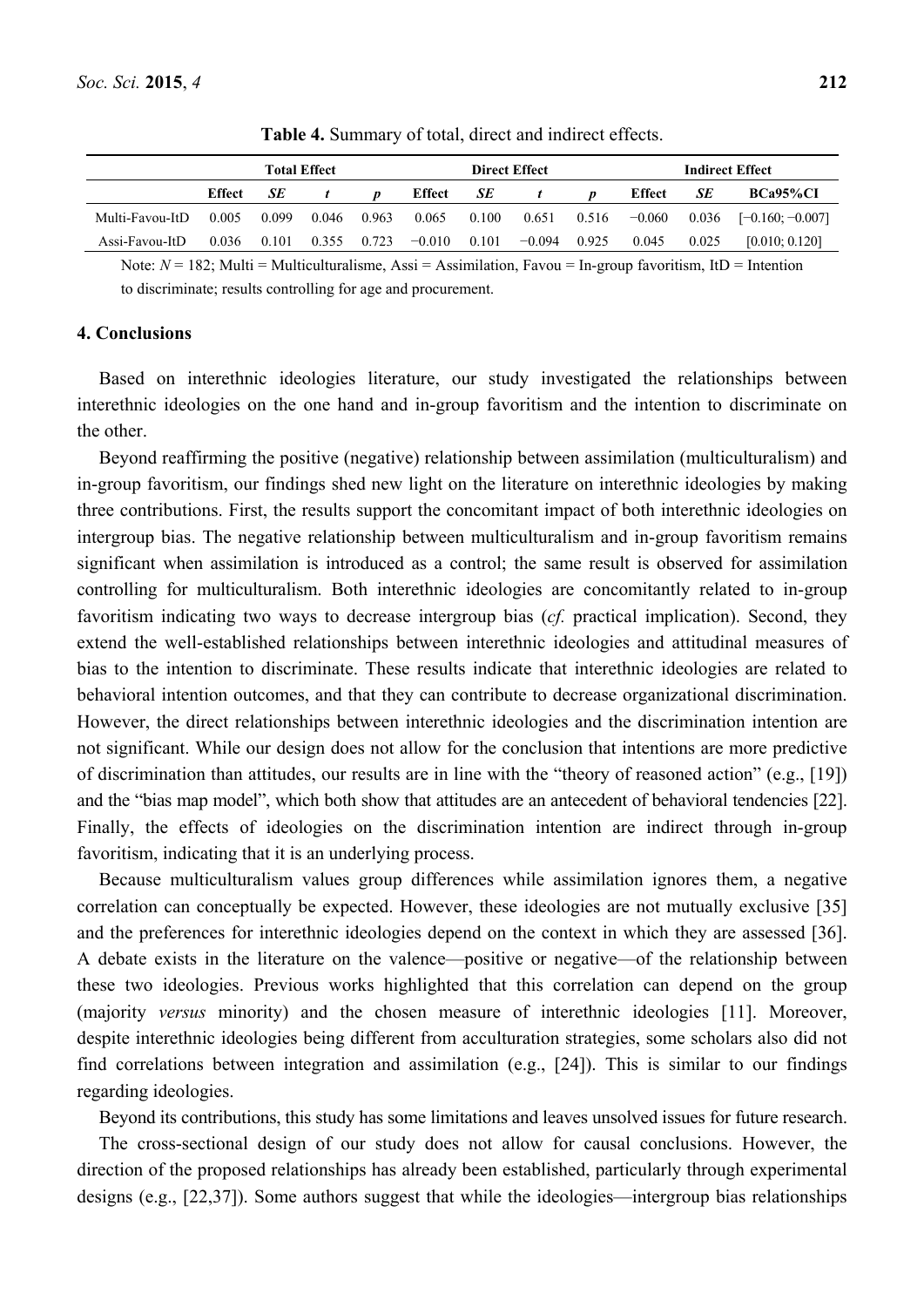are supported, the inverse relationship is also relevant (e.g., [38]). Future research needs to test these relationships through panel data that allow for testing the direction of causation and, if the two are significant, determine which direction is the strongest.

The sample of management students in our study threatens the ecological validity which is another limitation. The debate in the literature surrounding the use of students as surrogate managers [39,40] has not yet been resolved. The similarity of the results between the two populations depends on the following: (1) the sample being considered, *i.e.*, graduate students in management *versus* others majors [41]; (2) the considered outcome (e.g., [41,42]); and (3) the context, *i.e.*, cooperative *versus* competitive [43]. Regarding our study, the sample comprised of management students in a non-competitive context. Our outcomes were attitudinal measures, which can differ from those of working managers [39]. Despite previous studies with similar findings among workers (e.g., [24,25]), caution should be taken when generalizing our findings to working managers, and the study should be replicated using a sample of workers. The generalizability of our study is also threatened by our small sample size and the fact that we investigated the hypothesized relationships in only one context. To increase the generalizability of our findings, future research should replicate these results among various work contexts.

Our research allows us to provide insights into directions of future research. First, more research is needed to further investigate the effects of interethnic ideologies on behavioral measures of discrimination. Despite intentions already being better predictors of discrimination than attitudes, intentions and behaviors remain different. Some scholars have proposed procedures aimed at directly measuring discrimination (e.g., [44]). Second, the focus of our study was on two frequently contrasted interethnic ideologies, namely assimilation and multiculturalism. Two other ideologies are suggested in the literature: colorblindness and polyculturalism. Future research should add these two conceptions to the two examined in this paper to provide a more detailed portrayal of the ideologies-bias relationships. Regarding colorblindness, this ideology suggests ignoring group differences. Such an ideology can be implemented in different forms. Assimilation is one of them; it specifies that minority groups should adopt the majority group's perspective (e.g., [8,10]). The link between colorblindness (in any other form than assimilation) and intergroup relationships is ambiguous (e.g., [45,46]). For example, participants in a multiculturalism or colorblindness condition have less bias than participants in a control condition with no difference between multiculturalism and colorblindness conditions [46]. Conversely, Richeson and Nussbaum [37] show that compared to the multiculturalism condition, the colorblindness condition generated more bias (explicit and implicit). Regarding the proposition of a polyculturalist ideology, it is based on the observation that none of the usual ideologies fully meet the needs for affiliations of majority and minority groups' members simultaneously [7,47]. Polyculturalism "recognizes people's racial and ethnic backgrounds (similar to the multicultural approach in all of its forms), but instead of focusing on the differences among different cultural groups […] [it] focuses on the many connections among groups due to past and present interactions and mutual influence" ([7], pp. 223–24). Initial studies on polyculturalism are promising, indicating a negative relationship with intergroup outcomes beyond the influence of assimilation, colorblindness, and multiculturalism [11,48]. They show the effect of the four diversity ideologies on evaluative bias, though not on behavioral measures yet [11].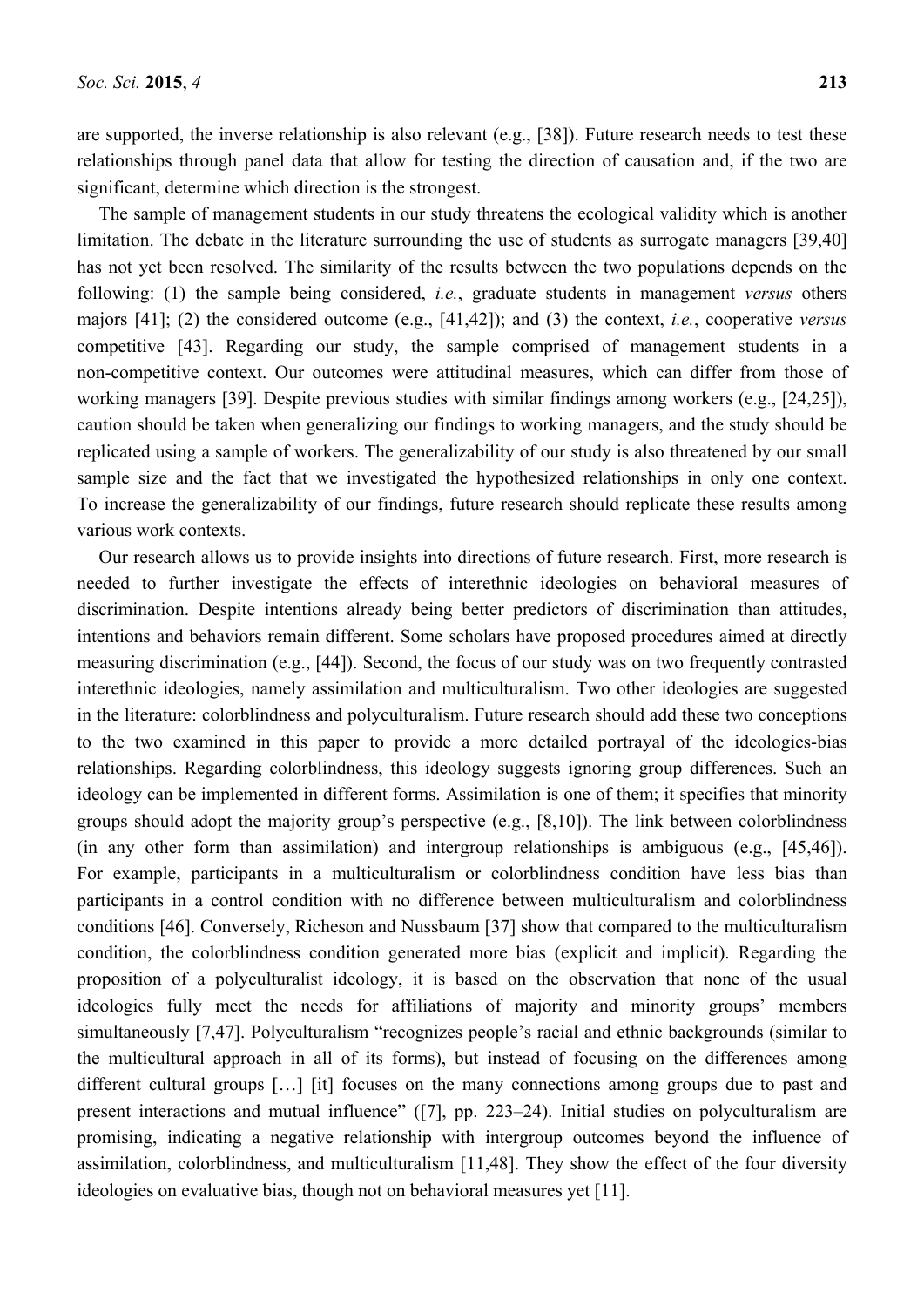Our results provide several practical implications. The non-significant direct effect between interethnic ideologies and the intention to discriminate implies that if managers and organizations want to reduce hiring discrimination intention, they need to first act on in-group favoritism. In this regard, our findings show that both interethnic ideologies play a complementary role in in-group favoritism, which means that two ways exist to reduce organizational discrimination, *i.e.*, strengthening multiculturalism and reducing the endorsement of assimilation. To this end, organizations should favor (avoid) a multiculturalism (assimilation) context. The perception of multiculturalist (assimilationist) context is indeed positively related to the personal endorsement of multiculturalism (assimilation), which in turn is negatively (positively) related to prejudice [4].

## **Acknowledgements**

Marie Courtois is an Aspirant  $(ASP = Research Fellow)$  of the Fonds de la Recherche Scientifique-FNRS. This research benefited from a grant from the "Communauté française de Belgique" (ARC) of the Université catholique de Louvain. We would like to thank Virginie Marmier and Gaëtane Caesens for their helpful comments on this manuscript as well as Laura Thévenin for her help in collecting data.

## **Author Contributions**

In consultation with the co-author, Marie Courtois conceived of the study, performed the statistical analyses, and wrote a first draft of the complete manuscript. Ginette Herman also assisted in interpreting the results and critically reviewed the manuscript.

## **Appendix**

| <b>Multiculturalism items</b> [28,46]                                                                     |
|-----------------------------------------------------------------------------------------------------------|
| As a manager,                                                                                             |
| I find it important to take into account the specifics of workers from each origin.                       |
| I find it important to be knowledgeable about how workers from different origins deal with                |
| professional issues.                                                                                      |
| I find it important to bring workers to have a better knowledge of the competences of workers from        |
| different origins.                                                                                        |
| I find it important to take into account features of workers from each origin.                            |
| I believe that workers from different origins each have strengths that can be identified.                 |
| <b>Assimilation items</b> [28,46]                                                                         |
| As manager,                                                                                               |
| I consider that all workers, irrespective of their ethnic origin, have to embrace the work values of      |
| Belgian society.                                                                                          |
| I believe that all workers, irrespective of their ethnic origin, have to embrace the work values of       |
| Belgian society.                                                                                          |
| I consider that all workers, irrespective of their origin, should have the same Belgian work values.      |
| I consider that immigrants should adopt the work habits of the Belgian people.                            |
| I expect immigrants to meet work norms to the same degree as Belgian workers.                             |
| I think that all workers, irrespective of their origin, have to comply with the organization' regulation. |
|                                                                                                           |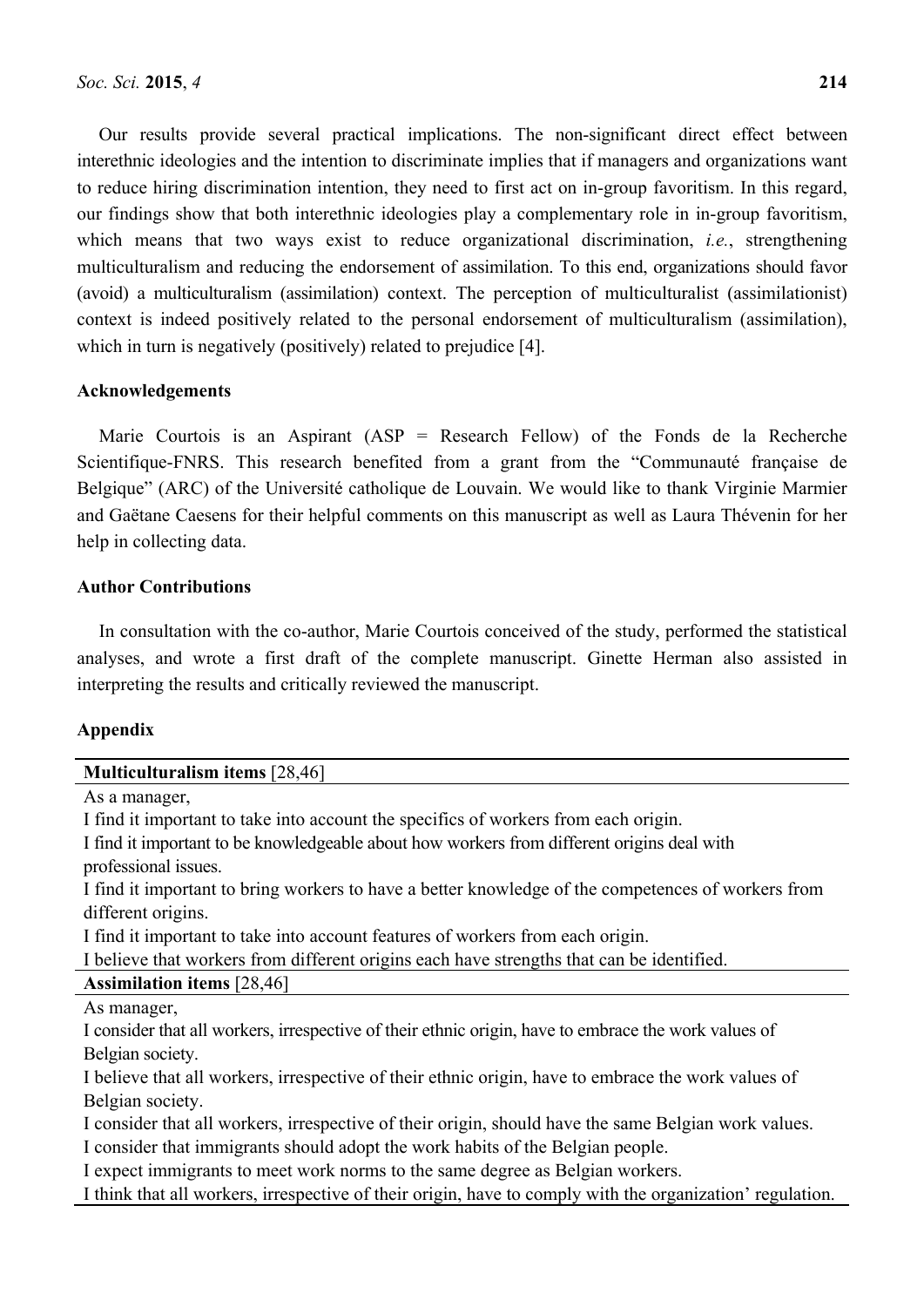## **Conflicts of Interest**

The authors declare no conflict of interest.

# **References**

- 1. Katya Vasileva. "6.5% of the EU population are foreigners and 9.4% are born abroad." *Eurostat, Statistic in Focus* 34 (2011): 1–8.
- 2. International Labour Organization (ILO). "Equality at work: Tackling the challenges. Report of the Director-General." 2007. Available online: http://www.ilo.org/declaration (accessed on 20 October 2014).
- 3. Julie Ringelheim, Ginette Herman, and Andrea Rea. "Introduction. Politiques antidiscriminatoires: Interroger les effets d'une action publique transnationale." In *Politiques Antidiscriminatoires.* Edited by Julie Ringelheim, Ginette Herman and Andrea Rea. Bruxelles: De Boeck, 2015, pp. 4–24. (In French)
- 4. John F. D. Dovidio, and Samuel L. Gaertner. "Intergroup bias." In *Handbook of Social Psychology*, 5th ed. Edited by Susan T. Fiske, Daniel T. Gilbert and Gardner Lindzey. Hoboken: John Wiley & Sons Inc., 2010, vol. 2, pp. 1084–121.
- 5. Serge Guimond, Richard J. Crisp, Pierre De Oliveira, Rodolphe Kamiejski, Nour Kteily, Beate Kuepper, Richard N. Lalonde, Shana Levin, Felicia Pratto, Francine Tougas, Jim Sidanius, and Andreas Zick. "Diversity policy, social dominance, and intergroup relations: Predicting prejudice in changing social and political contexts." *Journal of Personality and Social Psychology* 104 (2013): 941–58.
- 6. Jochem Thijs, and Maykel Verkuyten. "Multiculturalism in the classroom: Ethnic attitudes and classmates." *International Journal of Intercultural Relations* 37 (2013): 176–87.
- 7. John W. Berry. "Multicultural policy in Canada: A social psychological analysis." *Canadian Journal of Behavioural Science* 16 (1984): 353–70.
- 8. Lisa Rosenthal, and Sheri R. Levy. "The colorblind, multicultural and polycultural ideological approaches to improving intergroup attitudes and relations." *Social Issues and Policy Review* 4 (2010): 215–46.
- 9. Carey S. Ryan, Juan F. Casas, and Bobbi K. Thompson. "Interethnic ideology, intergroup perceptions, and cultural orientation." *Journal of Social Issues* 66 (2010): 29–44.
- 10. Victoria C. Plaut, Flannery G. Garnett, Laura E. Buffardi, and Jeffrey Sanchez-Burks. "'What about me?' Perceptions of exclusion and Whites' reactions to multiculturalism." *Journal of Personality and Social Psychology* 101 (2011): 337–53.
- 11. Maykel Verkuyten. "Ethnic group identification and group evaluation among minority and majority groups: Testing the multiculturalism hypothesis." *Journal of Personality and Social Psychology* 88 (2005): 121–38.
- 12. Lisa Rosenthal, and Sheri R. Levy. "The relation between polyculturalism and intergroup attitudes among racially and ethnically diverse adults." *Cultural Diversity and Ethnic Minority Psychology* 18 (2012): 1–16.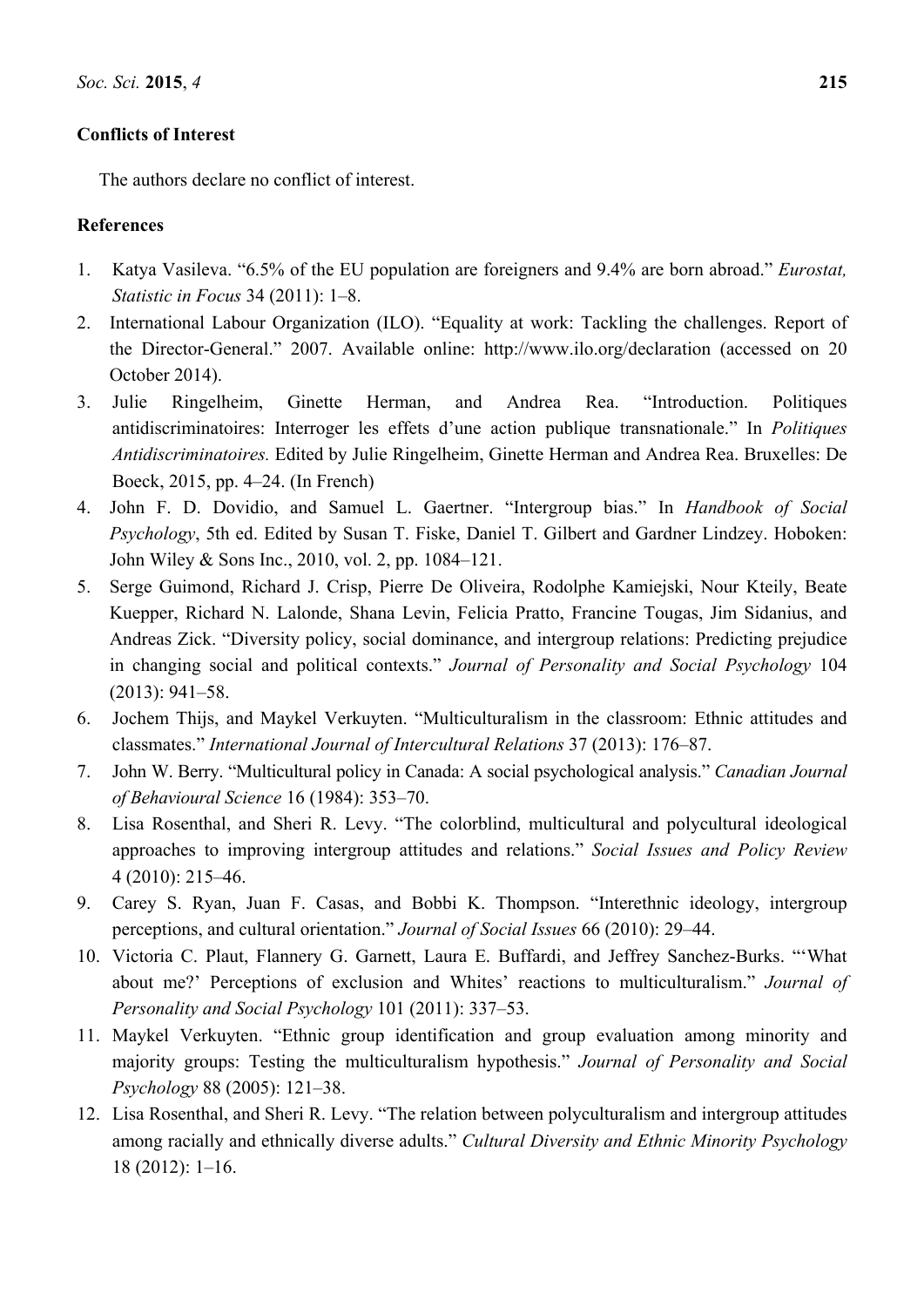- 13. Christopher Wolsko, Bernadette Park, and Charles M. Judd. "Considering the tower of Babel: Correlates of assimilation and multiculturalism among ethnic minority and majority groups in the United States." *Social Justice Research* 19 (2006): 277–306.
- 14. Snezana Stupar, Fons J. R. van de Vijver, Annet Te Lindert, and Johnny R. J. Fontaine. "Multicultural attitudes mediate the relation between personality and perceived ethnic outgroup distance in the Netherlands." *International Journal of Intercultural Relations* 38 (2013): 24–35.
- 15. John W. Berry. "Acculturation: Living successfully in two cultures." *International Journal of Intercultural Relations* 29 (2005): 697–712.
- 16. Paul Hindricks, Maykel Verkuyten, and Marcel Coenders. "Dimensions of social dominance orientation: The roles of legitimizing myths and national identification." *European Journal of Personality* 28 (2014): 538–49.
- 17. Maykel Verkuyten. "Assimilation ideology and outgroup attitudes among ethnic majority members." *Group Processes and Intergroup Relations* 14 (2011): 789–806.
- 18. Maike Gieling, Jochem Thijs, and Maykel Verkuyten. "Dutch adolescents' tolerance of Muslim immigrants: The role of assimilation ideology, intergroup contact, and national identification." *Journal of Applied Social Psychology* 44 (2014): 155–65.
- 19. Icek Ajzen, and Martin Fishbein. "The influence of attitudes on behavior." In *The Handbook of Attitudes*. Edited by Dolores Albarracin, Blair T. Johnson and Mark P. Zanna. Mahwah: Erlbaum, 2005, pp. 173–221.
- 20. Chetan D. Mistry, Shane N. Sweet, Amy E. Latimer-Cheung, and Ryan E. Rhodes. "Predicting changes in planning behaviour and physical activity among adults." *Psychology of Sport and Exercise* 17 (2015): 1–6.
- 21. Katherine M. White, Louise C. Starfelt, Ross McD. Young, Anna L. Hawkes, Stuart Leske, and Kyra Hamilton. "Predicting Australian adults' sun-safe behaviour: Examining the role of personal and social norms." *British Journal of Health Psychology*, 2014. doi:10.1111/bjhp.12108.
- 22. Amy J. C. Cuddy, Susan T. Fiske, and Peter Glick. "The BIAS Map: Behaviors from intergroup affect and stereotypes." *Journal of Personality and Social Psychology* 92 (2007): 631–48.
- 23. Cara A. Talaska, Susan T. Fiske, and Shelly Chaiken. "Legitimating racial discrimination: A meta-analysis of the racial attitude-behavior literature shows that emotions, not beliefs, best predict discrimination." *Social Justice Research: Social Power in Action* 21 (2008): 263–96.
- 24. Anne-Lorraine Wagner, Pascal Tisserant, and Richard Bourhis. "Propensity to discriminate and acculturation." *International Review of Social Psychology* 26 (2013): 5–34.
- 25. M. Tiboulet, Michael Dambrun, I. Tourret, and D. Uhlen. "Employment discrimination toward ethnic minorities: The role of prejudice, intergroup contact and acculturation orientations." *European Review of Applied Psychology* 62 (2012): 37–45.
- 26. Centre pour l'Egalité des Chances et la Lutte contre le Racisme. "Baromètre de la diversité: Emploi." Sous la direction de Jozef De Witte, 2012. Available online: http://www.diversite.be/ sites/default/files/documents/publication/le\_barometre\_de\_la\_diversite\_emploi.pdf (accessed on 20 October 2014).
- 27. Noura Ouali, and Pasquale Cennicola. "Etude sur la discrimination en Belgique et en Wallonie: Analyse des positions sur le marché du travail selon le genre et la nationalité." *Rapport de Recherche de l'IWEPS* 1 (2013): 1–10.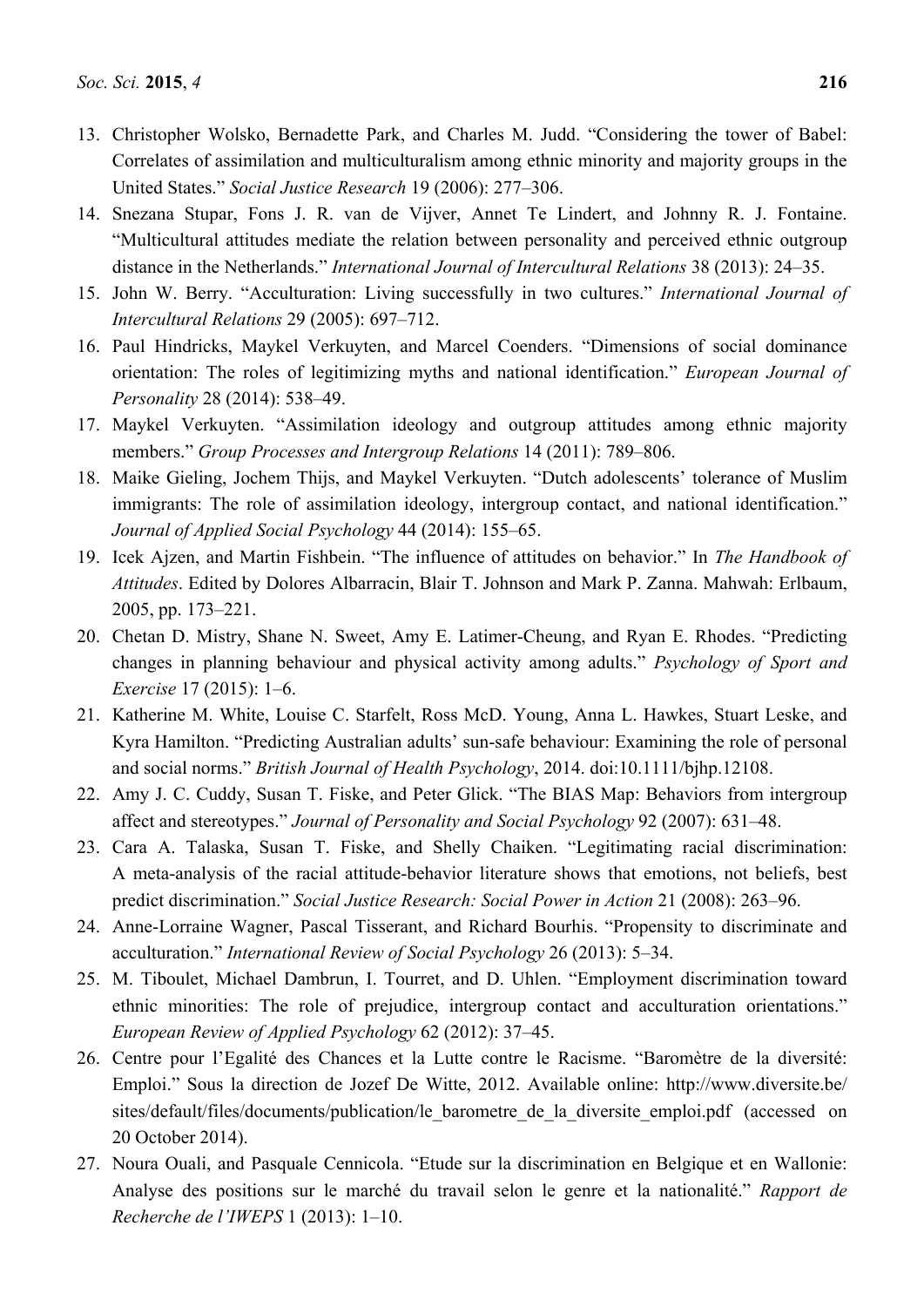- 28. Caroline Iweins, Donatienne Desmette, Vincent Yzerbyt, and Florence Stinglhamber. "Ageism at work: Impact of intergenerational contact and an organizational multi-age perspective." *European Journal of Work and Organizational Psychology* 22 (2013): 331–46.
- 29. Anna B. Costello, and Jason W. Osborne. "Best practices in exploratory factor analysis: Four recommendations for getting the most from your analysis." *Practical Assessment, Research & Evaluation* 10 (2005): 1–9.
- 30. Henry F. Kaiser. "The application of electronic computers to factor analysis." *Educational and Psychological Measurement* 20 (1960): 141–51.
- 31. Andy P. Field. *Discovering Statistics Using SPSS*, 2nd ed. London: Sage, 2005.
- 32. Thomas E. Becker. "Potential problems in the statistical control of variables in organizational research: A qualitative analysis with recommendations." *Organizational Research Methods* 8 (2005): 274–89.
- 33. Patrick E. Shrout, and Niall Bolger. "Mediation in experimental and nonexperimental studies: New procedures and recommendations." *Psychological Methods* 7 (2002): 422–45.
- 34. Andrew F. Hayes. "Beyond Baron and Kenny: Statistical mediation analysis in the new millennium." *Communication Monographs* 76 (2009): 408–20.
- 35. Aneeta Rattan, and Nalini Ambady. "Diversity ideologies and intergroup relations: An examination of colorblindness and multiculturalism." *European Journal of Social Psychology* 43 (2013): 12–21.
- 36. Judit Arends-Toth, and Fons J. R. van de Vijver. "Multiculturalism and acculturation: Views of Dutch and Turkish-Dutch." *European Journal of Social Psychology* 33 (2003): 249–66.
- 37. Jennifer A. Richeson, and Richard J. Nussbaum. "The impact of multiculturalism *versus* color-blindness on racial bias." *Journal of Experimental Social Psychology* 40 (2004): 417–23.
- 38. Maykel Verkuyten, and Borja Martinovic. "Understanding multicultural attitudes: The role of group status, identification, friendships, and justifying ideologies." *International Journal of Intercultural Relations* 30 (2006): 1–18.
- 39. Charles W. Lamb, and Donald E. Stem. "An evaluation of students as surrogates in marketing studies." *Advances in Consumer Research* 7 (1979): 796–99.
- 40. Edward A. Ward. "Generalizability of psychological research from undergraduates to employed adults." *The Journal of Social Psychology* 133 (1993): 513–19.
- 41. William Remus. "Graduate students as surrogates for managers in experiments on business decision making." *Journal of Business Research* 14 (1986): 19–25.
- 42. Jessica L. Collett, and Ellen Childs. "Does major matter? Considering the implications of collection vignette data from our students." *Current Research in Social Psychology* 14 (2009): 104–21.
- 43. ChanChai Tangpong, Young K. Ro, and Kuo-Ting Hung. "Student-manager surrogacy revisited: An empirical investigation." Paper presented at Academy of Management Annual Meeting, Philadelphia, PA, USA, 3–8 August 2007.
- 44. Nicolas Michinov, Michael Dambrun, Serge Guimond, and Alain Méot. "Social dominance orientation, prejudice, and discrimination." *Behavior Research Methods* 37 (2005): 91–98.